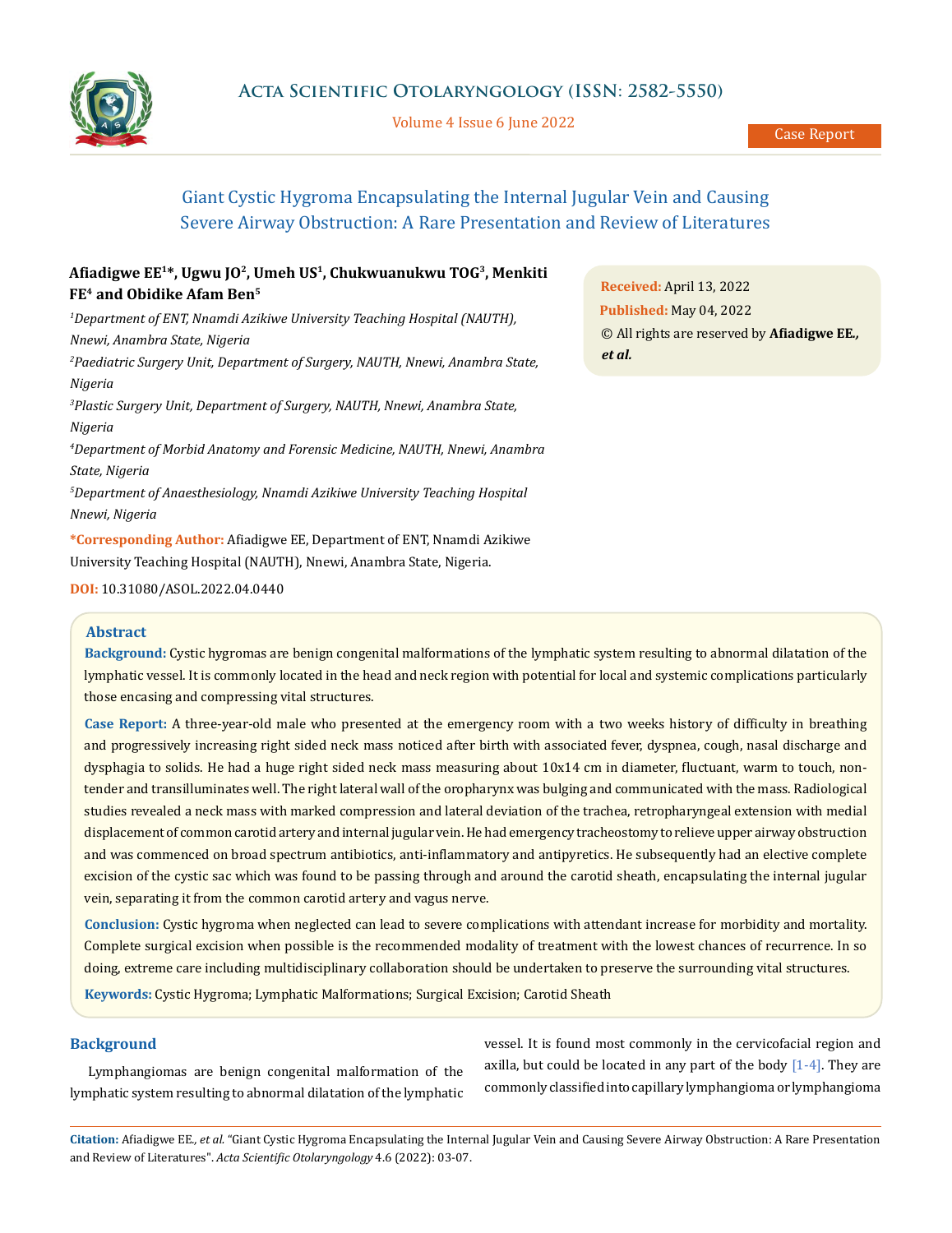simplex, cavernous lymphangioma and cystic lymphangioma or cystic hygroma which constitutes approximately 90% and has a global incidence of  $1:6000$  live births  $[2,5-8]$ . Over 80% are evident at birth, in other cases though present, may be inconspicuous. Almost all cases will be obvious at 2years of age [4,9].

They are thought to arise from sequestration of lymphatic tissues from the major lymphatic sacs during embryological development of the lymphatico-venous system. These sequestered tissues fail to communicate with the remainder of the lymphatic or venous system, subsequent dilatation of the of these sequestered tissues results in cystic morphology of the lesion  $[2,5,8-10]$ . Certain chromosomal anomalies such as Down syndrome, Turner syndrome, Klinefelter syndrome, trisomy 18 and 13 have been linked to lymphatic malformations  $[1,11-13]$ . Where possible, karyotyping should be done to rule out these other associations. Intrauterine alcohol exposure has also been implicated [6,7].

Pattern of presentation is dependent on the location of the lesion [4]. They may present with sudden increase in size following infection or intralesional haemorrhage [5,10,14]. Pressure effect may result in dyspnea, noisy breathing (stridor), feeding difficulties with resultant failure to thrive or deformation of surrounding bony cranio-facial structures.

Surgical excision remains the mainstay of treatment as it offers the best opportunity for complete removal of the diseased tissue, and hence lower chances of recurrence  $[5,7,15-17]$ . Surgery may be multiple, complex and staged before complete excision is achieved, though subsequent surgeries are usually more difficult due to fibrosis [5]. Other treatment modalities which have been employed in other studies with variable results include simple drainage, serial aspirations, radio-frequency ablation and cauterization. Medical treatment involve administration of sclerosing agents such as bleomycin, OK-432, doxycycline, pure ethanol, sodium tetradecyl sulfate etc.  $[2,5,6,18]$ . Sclerotherapy is best when it is comprised of macrocysts.

#### **Case Report**

A three-year-old male admitted through the children emergency room (CHER) with a two-weeks history of difficulty in breathing on account of a progressively increasing right sided neck mass noticed after birth. The mass was initially the size of a table tennis ball, but rapidly increased recently to about the size of an orange. No swelling in any other part of the body. There was associated fever, dyspnea, cough, nasal discharge and dysphagia to solids. Pregnancy history was uneventful. He is the second child in a set of twins and the other sibling is well.

They had initially presented to a non-specialist when the swelling was first noticed but was erroneously reassured and sent home, with no follow-up and no proper referral.

On presentation, he was highly irritable, Febrile and in respiratory distress (tachypneic, flaring of ala nasi, intercostal and subcostal recessions, oxygen saturation was 92% on room air), noisy breathing (stridor).

He had a huge right sided neck mass measuring about 10x 14cm in diameter, fluctuant, warm to touch, non-tender and transilluminated well. The right lateral wall of the oropharynx was bulging antero-medially. Aspirate yielded a straw-colored fluid which was negative for malignant cells on cytological evaluation.

Neck ultrasonography showed a lobulated mixed echogenic mass on the right side of the neck extending from angle of the mandible to region of the clavicle, with cystic and solid components. The internal jugular vein and common carotid artery were displaced medially. Plain radiograph showed a right lateral soft tissue swelling with fullness of the prevertebral space, marked compression and lateral deviation of the trachea.

A cervical computed tomography scan revealed a nonenhancing, low attenuating right-sided neck mass that extends to the retropharyngeal region with associated obliteration of the adjacent airway. Hematological investigations showed leukocytosis  $(12x10<sup>3</sup>/\mu l)$  with neutrophilia (78%) and elevated erythrocyte sedimentation rate (ESR) of 113 mm/hr.

 He had an emergency tracheostomy to relieve upper airway obstruction and was commenced on broad spectrum antibiotics, anti-inflammatory and antipyretics which he responded very well to and became clinically stable. He subsequently had an elective complete excision of the cystic sac a month later; Modified Blairs incision was made and sub-platysma flap raised, investing fascia was divided and adjoining omohyoid, sternocleidomastoid and posterior belly of digastric muscles were carefully dissected and

**Citation:** Afiadigwe EE*., et al.* "Giant Cystic Hygroma Encapsulating the Internal Jugular Vein and Causing Severe Airway Obstruction: A Rare Presentation and Review of Literatures". *Acta Scientific Otolaryngology* 4.6 (2022): 03-07.

 $04$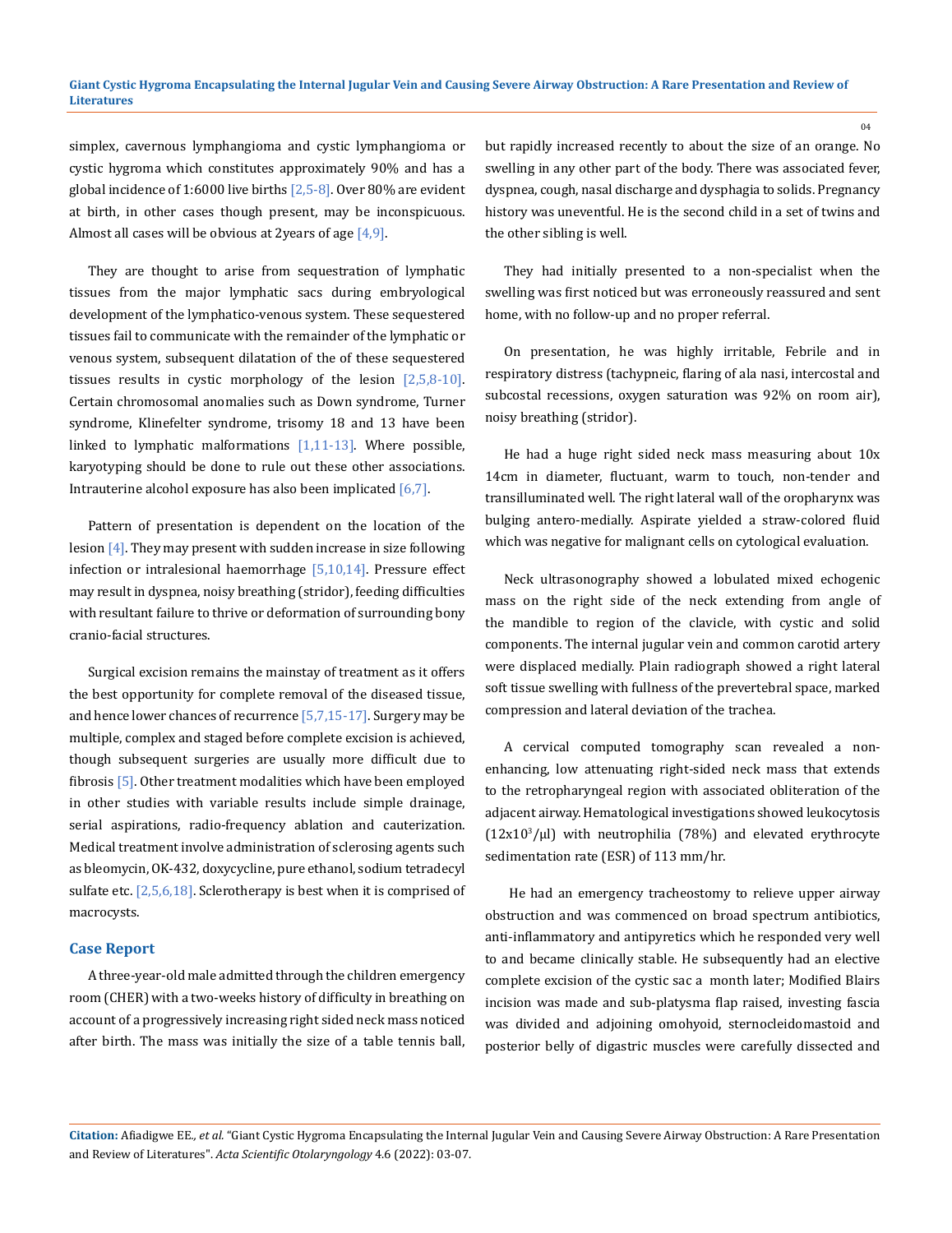**Giant Cystic Hygroma Encapsulating the Internal Jugular Vein and Causing Severe Airway Obstruction: A Rare Presentation and Review of Literatures**

reflected away from the cystic sac at the carotid triangle (Figure 1), where it courses through the carotid sheath and encapsulates the internal jugular vein, separating it from the common carotid artery and the vagus nerve (Figure 2). The Great vessels of the neck were carefully skeletonized and the cystic sac divided and completely excised (Figure 3 and 4). Surgical drain was left *in situ* for 48 hours. Tissue was sent for histology and confirmed the diagnosis of cystic hygroma (Figure 5). Two weeks postoperatively, the tracheostomy tube was downsized and subsequently decannulated. Patient had been followed up for a period of 8 months after discharge with no sign of recurrence.



**Figure 1:** Cystic Mass *in situ*.



**Figure 3:** IJV, Carotid artery and vagus nerve left intact after removing the cystic sac.



**Figure 4:** Cystic mass removed en-bloc.



**Figure 5:** Section showing multiple cavernous vascular channels containing pale eosinophilic materials and lymphocytes. Also seen are secondary lymphoid follicles.



**Figure 2:** Cystic sac encapsulating the IJV and separating it from CCA and Vagus nerve.

**Citation:** Afiadigwe EE*., et al.* "Giant Cystic Hygroma Encapsulating the Internal Jugular Vein and Causing Severe Airway Obstruction: A Rare Presentation and Review of Literatures". *Acta Scientific Otolaryngology* 4.6 (2022): 03-07.

05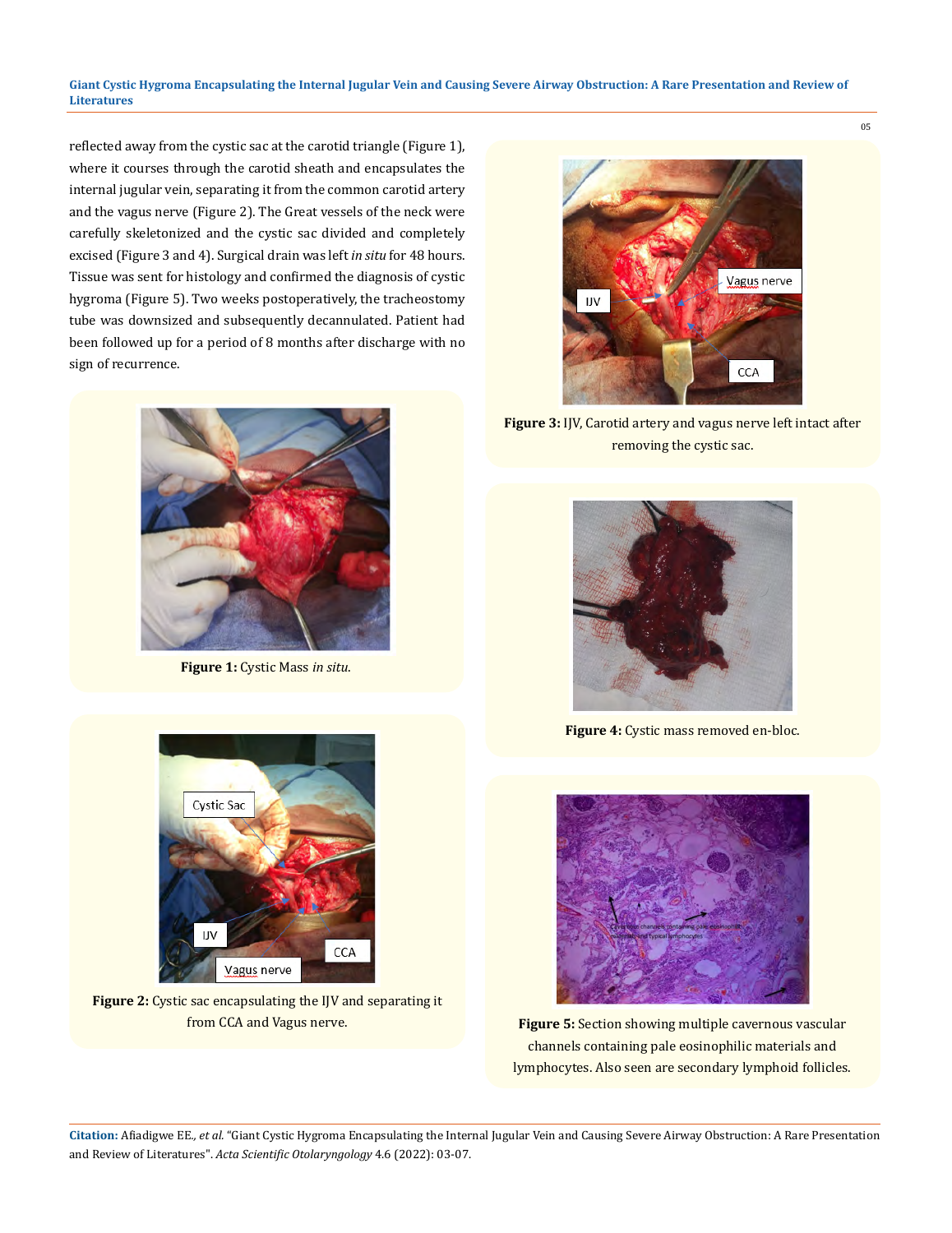#### **Discussion**

Cystic hygromas are congenital benign lesions usually presenting as painless and asymptomatic swellings [9]. It usually increases gradually in size over time but could increase rapidly when infected or if there is bleeding into the mass with attendant pressure effect on surrounding vital structures  $[6-9,19]$ . This mass effect could result in dyspnea, stridor, cyanosis and dysphagia as observed in the patient above, thus necessitating emergency tracheostomy to relieve upper airway obstruction. Broad spectrum antibiotics, anti-inflammatory and antipyretics were administered to control infection and associated inflammation. Aspiration of the cystic hygroma can be performed as a temporary measure to reduce the size, and thereby, reducing its pressure effects on the respiratory and feeding passages  $[4,6,7,9]$ . A tracheostomy and feeding gastrostomy can be performed in extreme cases, especially in those with severe respiratory and feeding difficulties  $[9,16]$ . The primary focus of infection is usually from the upper respiratory tract via lymphatic spread or iatrogenic inoculation during fluid aspiration  $[7,9]$ .

 Lymphatic malformations could be difficult to manage in many occasions. Surgical excision of complex cystic hygromas involving deep and vital structures is such a herculean task and could prove a surgical dilemma especially when aimed at complete removal of the entire sac  $[9,16]$ . In the index patient the cystic sac was found passing through and around the carotid sheath, encapsulating the internal jugular vein (Figure 2 and 3), separating it from the common carotid artery and vagus nerve. These were not clearly shown by any of the radiological investigations done. We however proceeded to carefully and bluntly skeletonize the vessel, freeing the cystic sac looping around it, while maintaining the integrity of the membrane. The sac was then subsequently ligated, divided and delivered en-bloc satisfactorily (Figure 4), leaving the internal jugular vein, common carotid artery and vagus nerve intact. Studies suggests that outcome is better and recurrence is rare when all gross tissues are removed  $[2,6,7,9,15]$ . Some other potential complications during surgical excision includes injury to facial nerve, facial artery, thoracic duct and pleura  $[4]$ .

 Some authors have suggested watchful waiting for asymptomatic and indolent forms of lymphatic malformations  $[4,7,16]$ . Medical therapy involving the use of percutaneous sclerosing agents such as OK-432 (an inactive form of group A Strept pyogenes),

bleomycin, pure ethanol, sodium tetradecyl sulfate and doxycycline etc. [2,5,6,18]. Gilony., *et al.* conducted a study in Israel to compare the outcome of patients with cystic hygroma treated with both medical and surgical therapy and discovered that surgical excision was associated with the lowest rate of recurrence [7]. This was the finding in some other studies [5,9,15].

#### **Conclusion**

Cystic hygromas when neglected can lead to severe complications with attendant increased morbidity and mortality. Early presentation, management and proper follow up by a specialist Head and neck surgeon could save the patient from these avoidable situations. Various modalities for treatment of cystic hygroma have been devised over time with variable success rates, however, complete surgical excision when possible is the recommended modality of treatment with the lowest chances of recurrence. In so doing, absolute care must be taken to preserve surrounding vital organs and neurovascular structures.

#### **Bibliography**

- 1. Ogita K., *et al*[. "Outcome of fetal cystic hygroma and experience](https://www.karger.com/Article/Abstract/53891)  of intrauterine treatment". *[Fetal Diagnosis and Therapy](https://www.karger.com/Article/Abstract/53891)* 16.2 [\(2001\): 105-110.](https://www.karger.com/Article/Abstract/53891)
- 2. [Singh Bakshi S. "Cystic Hygroma".](https://www.tandfonline.com/doi/abs/10.1080/17843286.2016.1181863) *Acta Clinica Belgica: [International Journal of Clinical and Laboratory Medicine](https://www.tandfonline.com/doi/abs/10.1080/17843286.2016.1181863)* 72 [\(2017\): 146.](https://www.tandfonline.com/doi/abs/10.1080/17843286.2016.1181863)
- 3. Barry S., *et al*[. "Case report: Cystic hygroma".](https://pubmed.ncbi.nlm.nih.gov/23235134/) *European Archives [of Paediatric Dentistry](https://pubmed.ncbi.nlm.nih.gov/23235134/)* 13.6 (2012): 323-325.
- 4. [Vijay A and Ravindhra G. "Lymphatic Malformation \(Cystic](https://emedicine.medscape.com/article/994055-treatment)  [Hygroma\) Treatment and Management" \(2020\).](https://emedicine.medscape.com/article/994055-treatment)
- 5. [Uba AF and Chirdan LB. "Management of cystic lymphangioma](https://pubmed.ncbi.nlm.nih.gov/16447072/)  [in children: Experience in Jos, Nigeria".](https://pubmed.ncbi.nlm.nih.gov/16447072/) *Pediatric Surgery International* [22.4 \(2006\): 353-356.](https://pubmed.ncbi.nlm.nih.gov/16447072/)
- 6. Zhou Q., *et al*[. "Treatment guidelines of lymphatic](https://pubmed.ncbi.nlm.nih.gov/21906990/)  [malformations of the head and neck".](https://pubmed.ncbi.nlm.nih.gov/21906990/) *Oral Oncology* 47.12 [\(20171\): 1105-1109.](https://pubmed.ncbi.nlm.nih.gov/21906990/)
- 7. Gilony D., *et al*[. "Treatment of lymphatic malformations: A](https://pubmed.ncbi.nlm.nih.gov/23084194/)  more conservative approach". *[Journal of Pediatric Surgery](https://pubmed.ncbi.nlm.nih.gov/23084194/)* [47.10 \(2012\): 1837-1842.](https://pubmed.ncbi.nlm.nih.gov/23084194/)
- 8. Gaddikeri S., *et al*[. "Congenital cystic neck masses: Embryology](https://pubmed.ncbi.nlm.nih.gov/24629659/)  [and imaging appearances, with clinicopathological](https://pubmed.ncbi.nlm.nih.gov/24629659/)  correlation". *[Current Problems in Diagnostic Radiology](https://pubmed.ncbi.nlm.nih.gov/24629659/)* 43.2 [\(2014\): 55-67.](https://pubmed.ncbi.nlm.nih.gov/24629659/)

06

**Citation:** Afiadigwe EE*., et al.* "Giant Cystic Hygroma Encapsulating the Internal Jugular Vein and Causing Severe Airway Obstruction: A Rare Presentation and Review of Literatures". *Acta Scientific Otolaryngology* 4.6 (2022): 03-07.